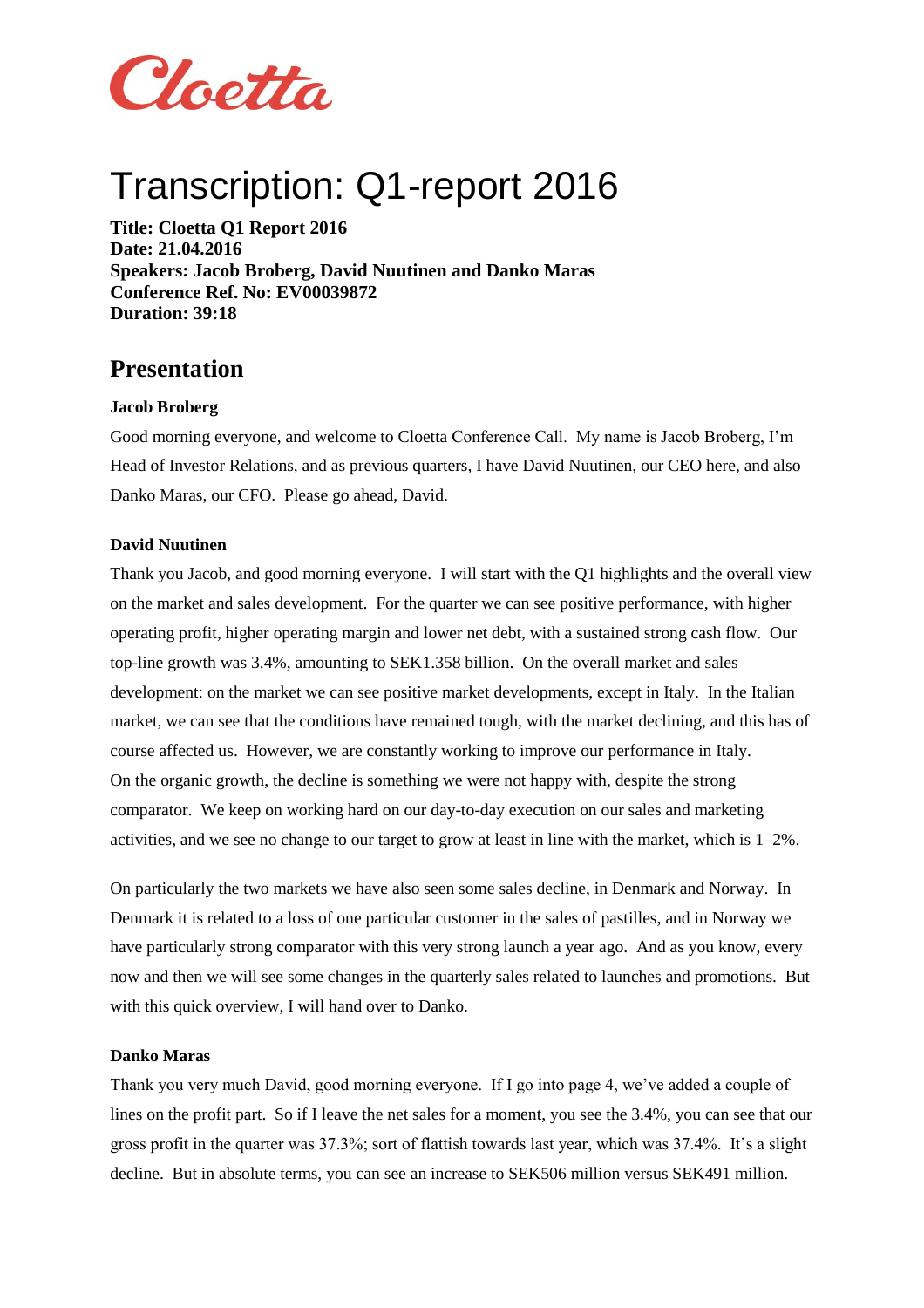

There are two offsetting components here, and clearly as you know, the acquisition of Lonka continues to be dilutive to the overall Group gross margin, but that has actually been offset by supply chain efficiencies that we are realising more and more now, when we're running on the full run rate in our supply chain. So the impact here you're seeing is 100 basis points negative impact for the Group on Lonka, and we keep working on implementing Lonka and improving the margin, but that is not for this year, and therefore we have this dilutive effect which is actually offset by the really good job in our supply chain performance. That SEK15 million difference you see is actually flowing through quite steadily down to the operating profit. The adjusted SEK126 million is about SEK18 million better than last year. The decline of sales gives the margin even a bigger boost, so you can see that the 9.3% EBIT margin is 110 percentage units better than last year, or 16% improvement of EBIT.

So we feel it has been a good delivery on the profit contribution in the quarter, and this overarching structural improvement comes from our supply chain efficiencies. Operating profit is slightly down to the adjusted one, SEK108 million, but holding the difference there was last year. Please remember, last year we did a restructuring in Italy that affected our selling expenses. This year we're making an adjustment in the earn-out considerations. We are about to finalise one of the two remaining ones, and after Q2 this year we will then be only having one more earn-out that we need to assess, and the probability of major changes of the earn-out is diminishing as we are getting less and less of those. But the majority of this charge between the adjusted and operating profit is related to the earn-out considerations that we are now finalising. It's still outstanding some questions on it, but on a very residual amount, so therefore we don't' see any material movements in that respect.

So if we then move down from the operating profit, you can see that the net financial items were SEK46 million versus SEK48 million last year. The positive news for us is that we continue to improve our other financial expenses where we actually have our third-party borrowing and interest cost. We're down to SEK40 million versus SEK54 million last year. However, we do have a swing in our exchange rate differences, and they are revaluations that we are doing on monetary assets. You can see that we had a charge of SEK8 million, and yet last year we had a benefit of SEK6 million. These are unrealised valuations that are not affecting the cash, but something we have to do in our income statement. If we look at it from a full-year basis, the impact last year was just SEK1 million, but we will these swings coming and going. one item that we are looking at is the British pound, making sure that we are acting rightly on that item, considering the volatility that the pound is causing us. We don't have a material exposure, but we need to be considerate about what is happening with the British Pound.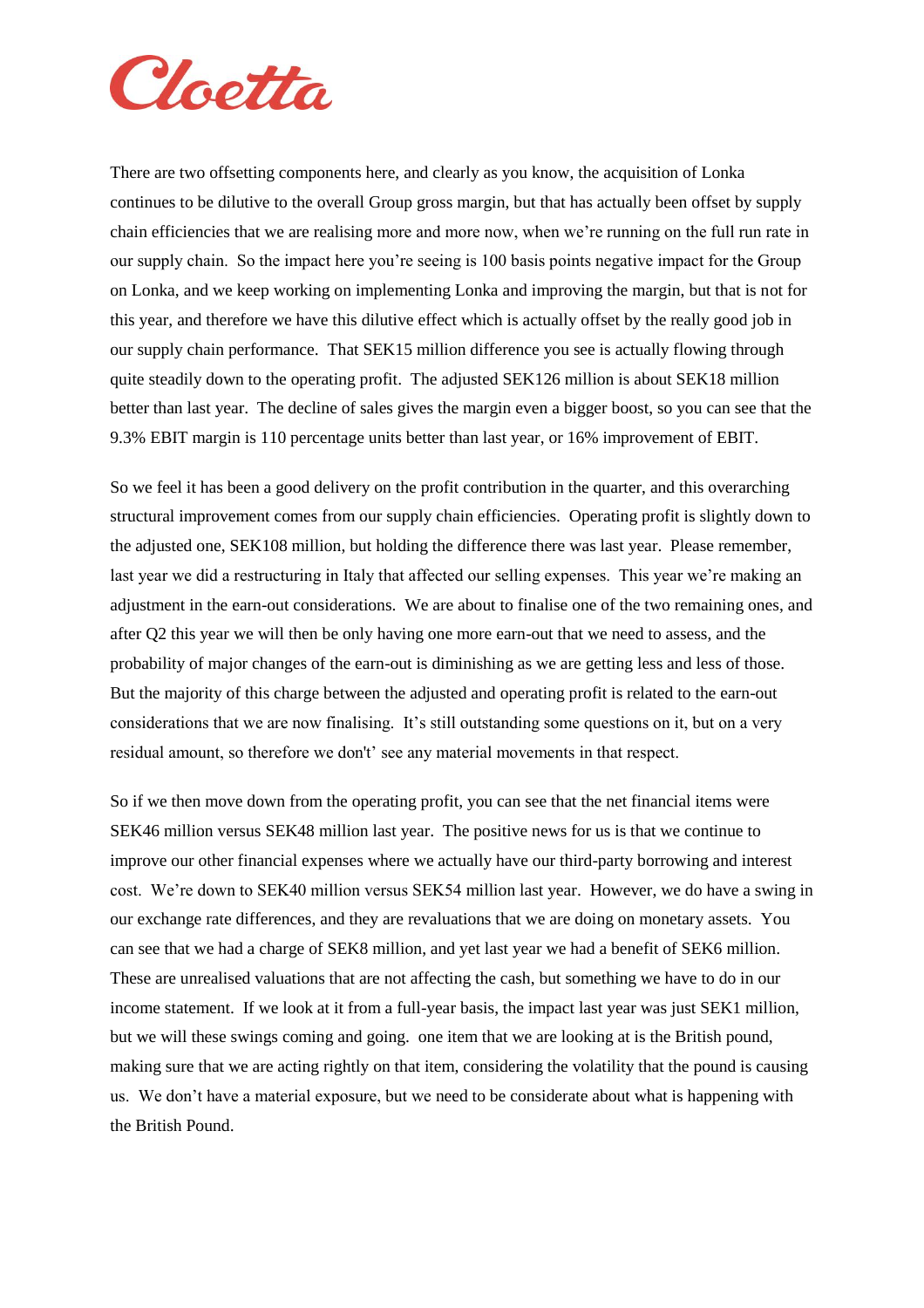

Then moving down to the profit before tax, you see a SEK20 million improvement to SEK62 million versus last year. Nice improvement, but that is not coming through when you look at the profit for the period. We have a tax of SEK18 million in the quarter; that represents 29%. It's quite a high tax rate. It's easily explained with that the earn-out consideration is not tax deductible; it's considered being part of the purchase price, and that is actually why we're having a higher tax. If we are taking that out and do a like-for-like comparators, we are down to the corporate tax rate of about 23% without it.

That was a lot of numbers on the income statement, but if I then move over to the sales part again, on page 5: as David was alluding to, not happy with slight negative growth, despite strong compactors. And the contribution on the top-line phase that we see in the quarter, it's actually coming from Lonka. And that is the Lonka acquisition delivering 4.9% incremental growth in our top-line number. The changes in exchange rate are also notable. It's the first time in many quarters where you can actually see a negative development. What that means is that the euro is not continuously strengthening, which it has been doing for many consecutive quarters. It seems like it has steadied a bit, and that the Swedish krona is strengthening, but I'm sure you analysts know everything about the development of euro and SEK better than I do. But that is the first notable change that we are seeing, so please remember that going forward.

Here on page 6, you can see a visual which strongly indicates both on absolute terms the increase quarter by quarter on sales, operating profit, and adjusted operating profit. Clearly here on the indications of the phasing of our profit, you are getting a good understanding of looking at the historical delivery. It is a very nice operating profit delivery on the first quarter, if we start comparing it to previous years. And if I just simply replace last year's quarter and add another quarter, and we look at the rolling 12 months, the adjusted operating profit is moving from 12.2% to 12.4%, and our clean operating profit is actually moving up to 12%.

So if we then talk about rolling 12 months, going into the cash flow generation, you can then see on page 7 we introduced a new chart for this section specifically, where you can see the cash flow generation from the business from 2012 to 2016 first quarter, and the red line there is the rolling 12 months. And clearly in the last two years, you can see how we are stepping up in the cash generation delivery. And then in 2014 delivering about half a billion of cash flow, and then SEK927 million in 2015. And then on top of that, with a very good delivery also in Q1, where the cash flow was SEK253 million; if we then replace that with the first quarter last year with a new one, we are now topping SEK957 million of cash generation. So very strong and good cash flow delivery. One or two of you have asked me when is that going to be a round number. I just want to be mindful about working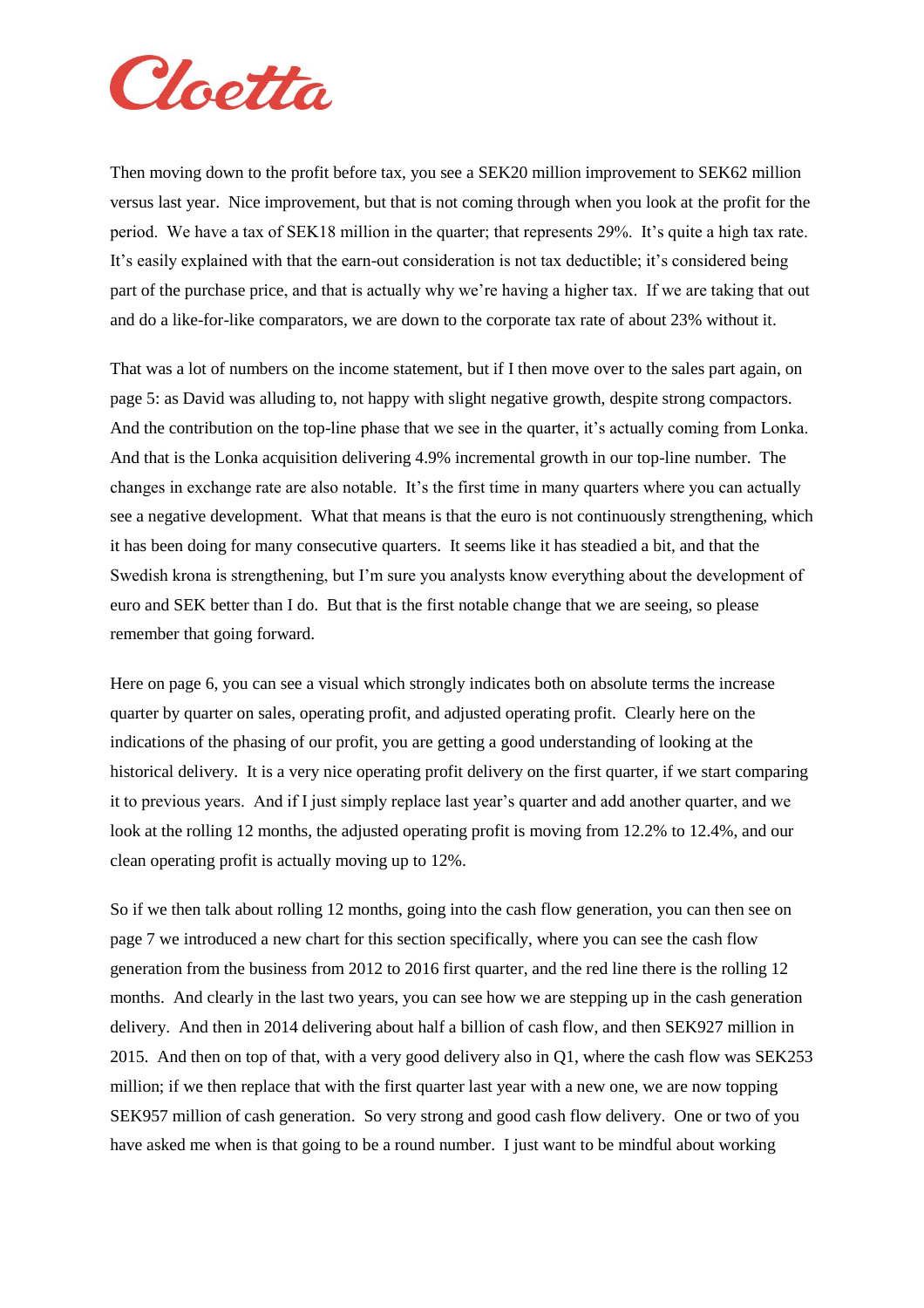

capital movements. We are very happy with structural improvements; working capital as a percent of NSV is below 10%, but they can swing unexpectedly so please be aware of that as well.

If we just break that down a little bit more, you can see that the cash flow from operating activities on page 8 is SEK121 million versus the SEK66 million last year. That is also coming through in the actual finance net. It's only the third-party borrowing which we are having at the cash out, and that is SEK13 million better than last year. But also the tax, the tax calculations we are doing: there is actually no tax paid in the quarter, and that's about SEK17 million better, and that gives this incremental good cash delivery in the quarter on top of the EBIT contribution. Positive working capital movement now also gives the SEK253 million. And as you can see, if I go further down there: we don't acquire any companies at the moment, and then we are amortising our debt with SEK90 million.

For some of you, you might ask, 'Why do you have such a large cash position at the end of first quarter?' It's because we paid dividends, so we held the position instead of sweeping it back. And that has now been paid in Q2. This cash flow delivery then results in a continuous improvement of our nested EBITDA ratio, so even if we managed to come down to 3.03 in 2015, it's further reduced to 2.78, indicating the strong capability of driving our cash flow generation towards our long-term target of 2.5 times net debt to EBITDA. And with that, I leave the cash part, and give the word back to David.

#### **David Nuutinen**

Thank you, Danko. On the integration of Lonka, it is moving according to plan. We have now completed the integration of the sales, marketing and purchasing activities into Cloetta. The next step is then continuing the work on the supply chain side, namely on integrating the Roosendaal factory into the Cloetta ERP system, and then also the plant closure of the factory in Dieren, which is then planned – production is planned to cease at the end of this year, and production will be transferred to Levice in Slovakia, and in Levice the factory building, the extension, has been started during the quarter.

Going forward, focus areas. As we said, on top-line development the slight decline in organic growth, we're not happy about it. So we keep on focusing on profitable growth. We plan for growth, and as I stated, despite the sales decline in quarter one on organic sales, there's no change to our target to grow at least in line with the market. We will continue focusing on implementing and driving our initiatives within the Pick & Mix area. As you are aware of, in quarter one we have completed the execution and implementation of the two new contracts in Sweden, and we focus on continuing the – keeping the positive momentum going on. I just mentioned Lonka as to where we are, so that focus is very much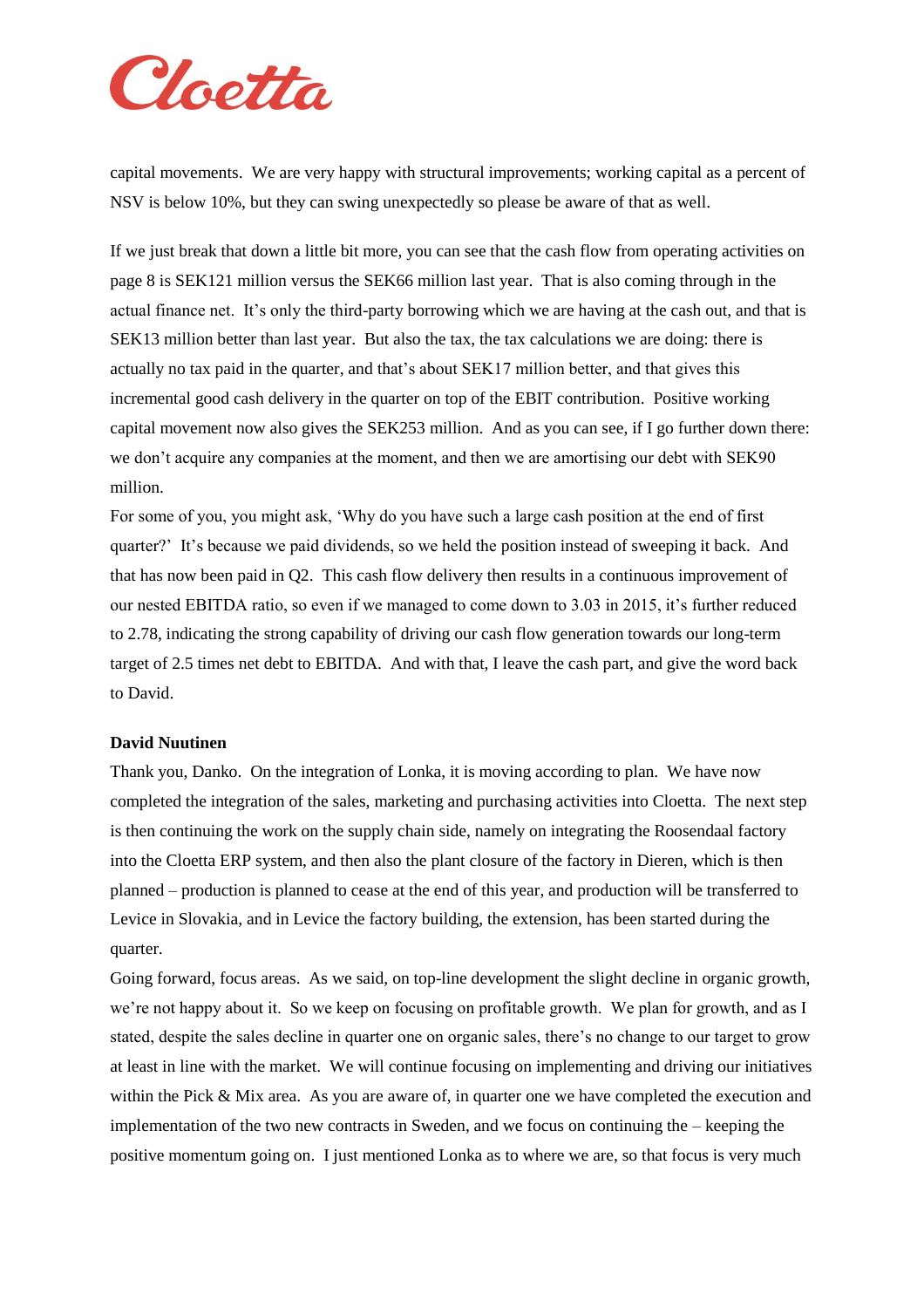

now on the supply side, and then on the operational excellence of supply chain through our Lean2020 initiative, delivering efficiencies. These are the core focus areas going forward.

Then on the last slide, we see a selection of some of our product launches. We are all about consumer goods: brands, products that our consumers love. We have a sample of some of the launches where you can see, particularly here in Sweden, Norway, and Finland, where we have some launches in better-for-you products; particularly the Crispy Bite, which is a wholegrain wafer with berries, and then in Finland, better-for-you products with the launch of Jenkki pastilles, with 100% xylitol, with the dental benefits. We also see some examples of how we take successful products from other markets, namely in Italy under the Sperlari brand; taking products form the Dutch market, and introducing them into the Italian consumers. And you can see also the roll-out of new nut product in various markets.

So all in all, also continuing the activities on new product launches, and bringing news to the consumers.

## Q&A

#### **Jacob Broberg**

Okay, thank you David. That was all from us as an introduction, so we will then open up for questions.

#### **Operator**

Thank you. Ladies and gentlemen, if you wish to ask a question please press 01 on your telephone keypad now. Please hold on until we have the first question.

We have a question from Erik Sandstedt of Handelsbanken. Please go ahead, sir.

#### **Erik Sandstedt**

Hi, thank you, it's Erik here. I have a few questions. Firstly, on SG&A costs; those are basically flat, or actually even slightly down versus the same period last year. I know you touched a little bit on it in the presentation, but is that something we can expect also going forward, or should we expect sort of normal inflation on that line?

#### **Danko Maras**

Thank you. Good morning, Erik. Do you want to ask all of your questions, or should we go ahead and just…?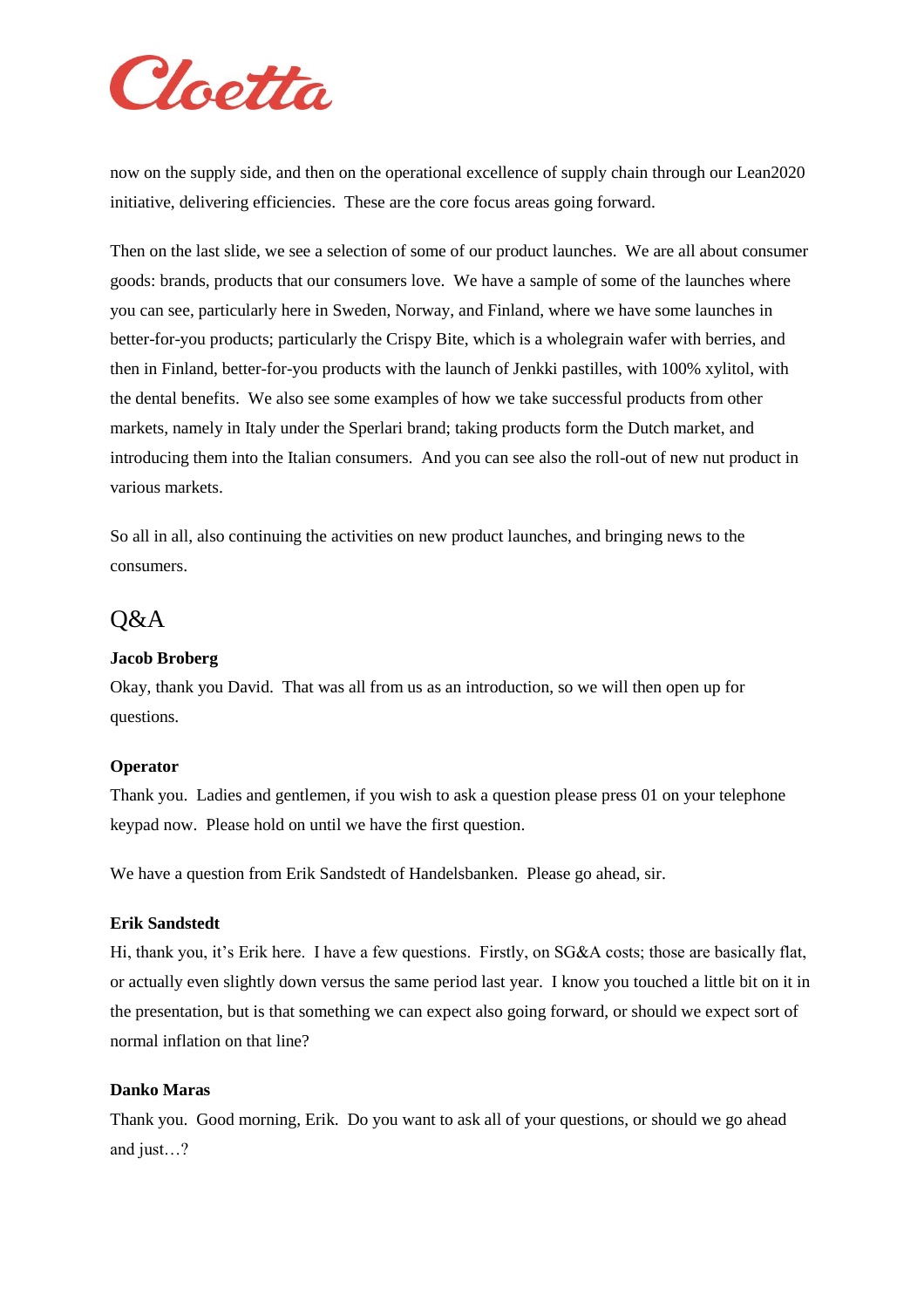

#### **Erik Sandstedt**

Maybe we can take one at a time, if that's easier for you?

#### **Danko Maras**

Yeah, so on the – well, good morning. On the effect that you're seeing, we have to be mindful about two things when we look at selling expenses and G&A in the quarter. The adjustment that we do in the earn-out that makes an adjusted operating profit, you will see in G&A in the quarter. So there is a higher spend versus last year, mostly related to the fact that we are having an additional charge booked as earn-out consideration in G&A.

On selling expenses, we also have to remember that last year we made a one-time adjustment for the sales force and the commercial organisation in Italy. And therefore you see a higher charge last year which was also adjusted for last year, so that's why you see it falling through in the P&L. So I would actually relate the two items that I just referred to as one-time items and not running costs that you would expect going forward.

#### **Danko Maras**

I hope I explained that well enough for you.

#### **Erik Sandstedt**

Yeah. No, that's perfect. That actually leads me onto my second question. Because I just wanted to get a feel for where the extraordinary costs are booked in the income statement, but I suppose you touched on the G&A one already. But the Lonka restructuring, is that part of COGS or is it SG&A?

#### **Danko Maras**

It has been booked in SG&A last year because of the commercial integration. When David was talking about the supply chain restructuring that is actually coming now, it is going to be booked in COGS, and there we have not yet incurred any material cost. Once upon a time we had a table that explained exactly where that would be. If that would help the analytics of it we might consider introducing it again, but it is not a material restructuring in that sense. So I feel that might not be necessary; it is better to explain it for you.

#### **Erik Sandstedt**

Yeah. So just to conclude on that, the whole non-recurring cost in the quarter actually relates to the earn-out, and it's booked in general and admin expenses?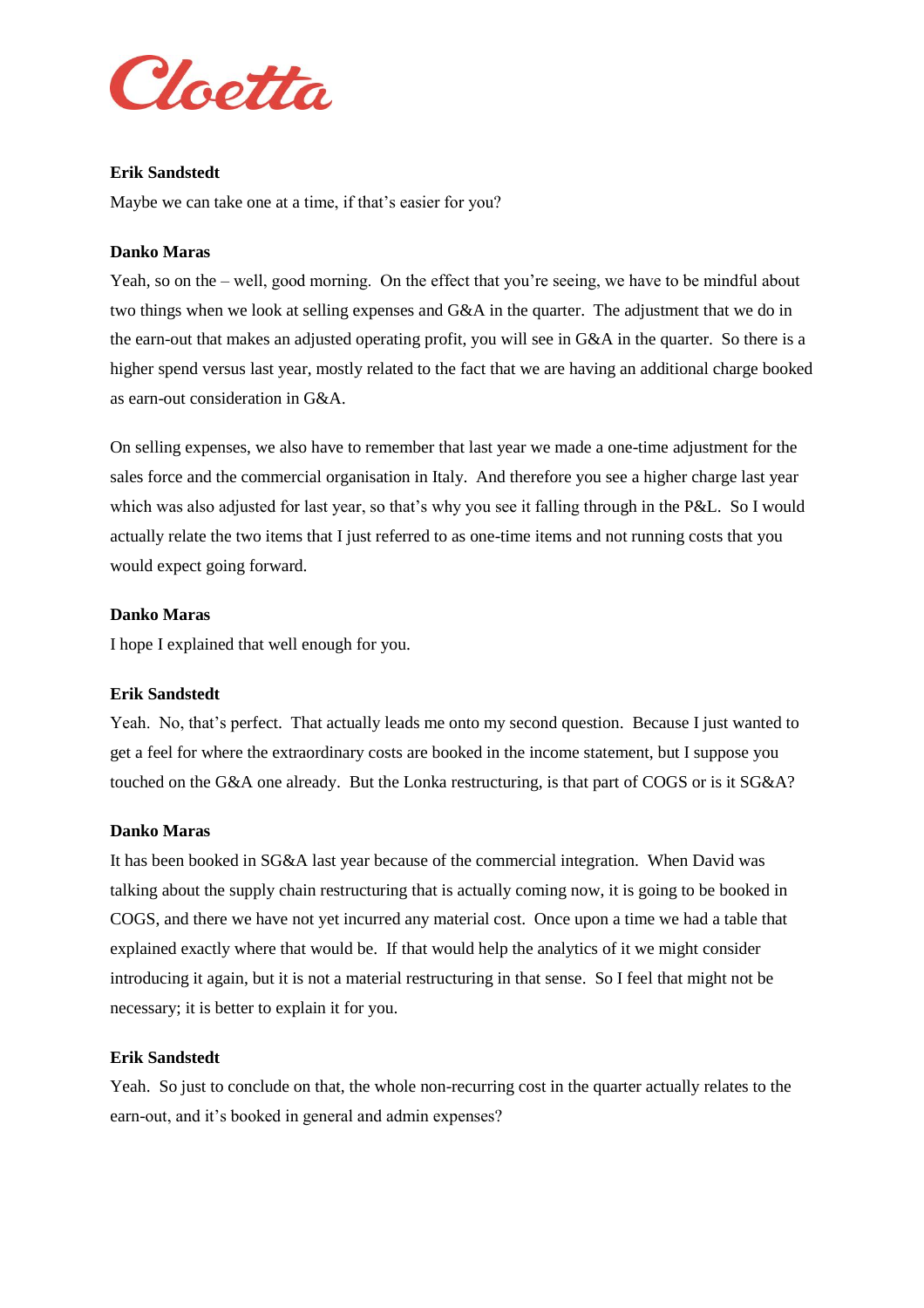

#### **Danko Maras**

80% of it, 85% of it. Then we have a few costs which relate to a slight impairment of a building in Zola Predosa in Italy, which is very small, and then also a very minor charge on the restructuring. Yeah. So the majority is the earn-out, absolutely.

#### **Erik Sandstedt**

Yeah, perfect, thanks. Then moving on to organic growth. I mean, you're now meeting basically the comparison figures from when you ramped up Pick & Mix with Coop last year, so I suppose that inflates your comparable figure quite a lot. But – I know this is a bit hypothetical, but if you try to adjust for that and perhaps look at organic growth more in your branded business, would that be positive in the quarter or would that be negative as well?

#### **David Nuutinen**

Okay, David here. Hi, I think you're absolutely right when you look at the comparator where we did have the ramp-up of the Coop Pick & Mix, and as stated there are always variations in product launches and promotions. But looking at particularly this quarter and the comparator: yes, we said that we're not happy with it. Don't want to go into any explaining mode, but when we do look at this quarter we do see also some slight changes in trading days. So all in all, if you take all of that into account, we are still confident that we can state that there's no change in our forward-going strategy of delivering 1–2% growth.

#### **Erik Sandstedt**

Yeah, perfect. And actually, on that topic, coming back to the Pick & Mix business: if we look specifically at Coop, are you growing that business organically now? Obviously you had the big ramping-up effect last year, but do you have growth on top of that now?

#### **David Nuutinen**

Well of course we have to look at – when you speak about ramping up, it's our sales to our customers. I think the most relevant topic is always what is going out to consumers. And this quarter we had the ramp up of [inaudible] and [inaudible]. I think overall the ramp up of [inaudible] has been going according to plan, and some of the initial selling-out indications are also positive. Still early days. And with the Coop development now, once we've been there already for a full year, I would also say that we are seeing positive development.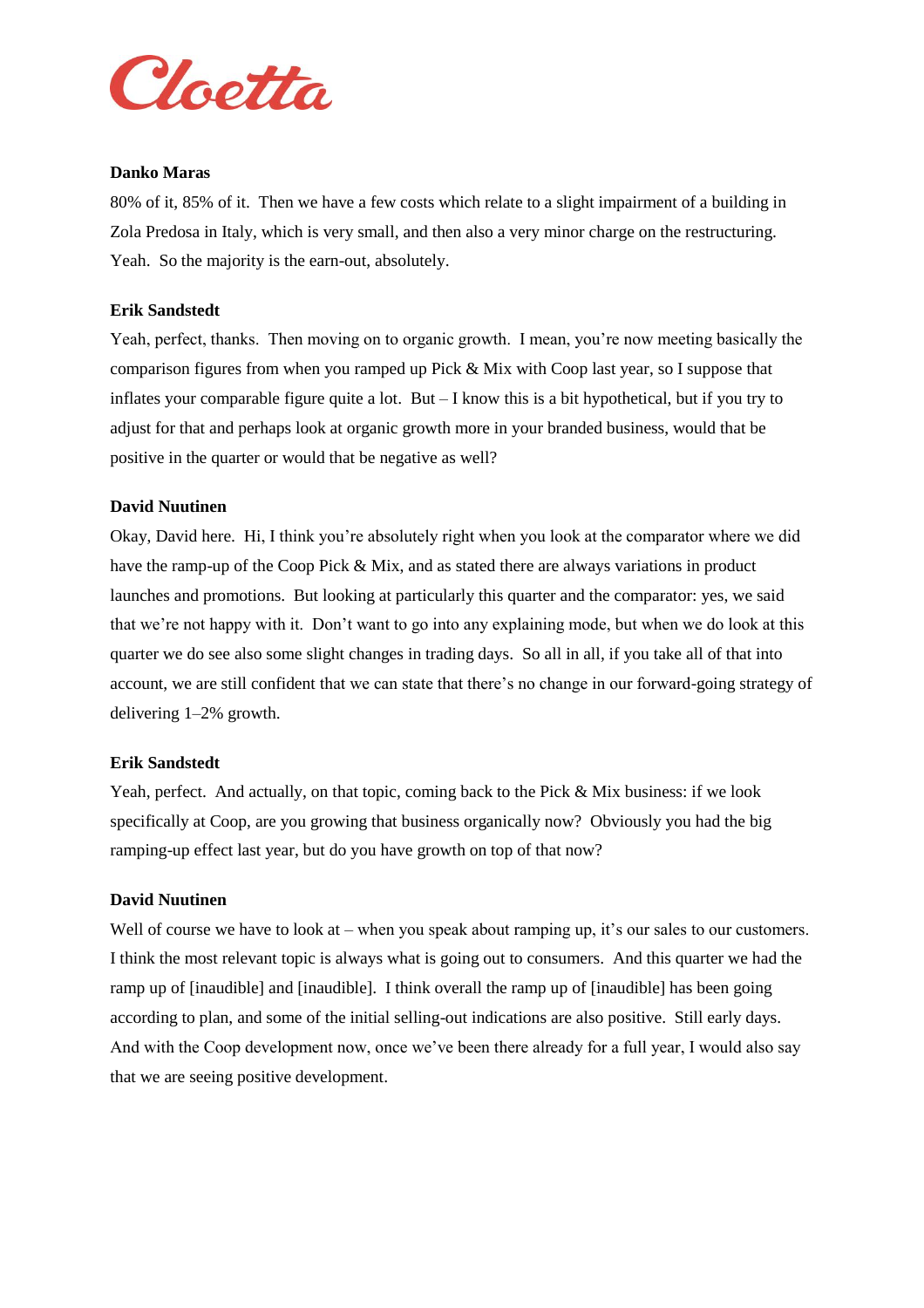

#### **Erik Sandstedt**

Okay, perfect, thanks. And then just finally from me, in terms of the Italian business: you've obviously had some problems there for years; is that a business you're still committed to retaining, or could we see some significant restructuring there going forward?

#### **David Nuutinen**

As I've said, and you've also heard it several times, that the Italian market conditions have been tough and it has also affected us. We are continuously working to improve our performance in that Italian market. Italy is one of our main market and that's clear.

#### **Erik Sandstedt**

But is it primarily market dynamics, or is there anything company-specific that you could do better?

#### **David Nuutinen**

There's always opportunities to work hard and improve performance. Naturally the market condition, when it is in decline, it does have an effect on us. And then we look at our various brands, we can see that some brands are up, some are down, but overall we just keep on working hard to improve the performance.

#### **Erik Sandstedt**

Perfect. Thank you very much, and well done on a good quarter.

#### **Danko Maras**

Thank you.

#### **David Nuutinen**

Thank you.

#### **Operator**

Thank you. Our next question comes from Mikael Holm of Danske Bank. Go ahead, your line is open.

#### **Mikael Holm**

Yes, my first question related to the gross margin. You talk about the dilution for Lonka offset by efficiencies, but in recent – basically the recent two years you have been talking about headwinds from FX and raw material costs, and you had a lag before you've been able to push price increases to your customers. I guess we have seen a bit of a more stable situation on both the raw material and the FX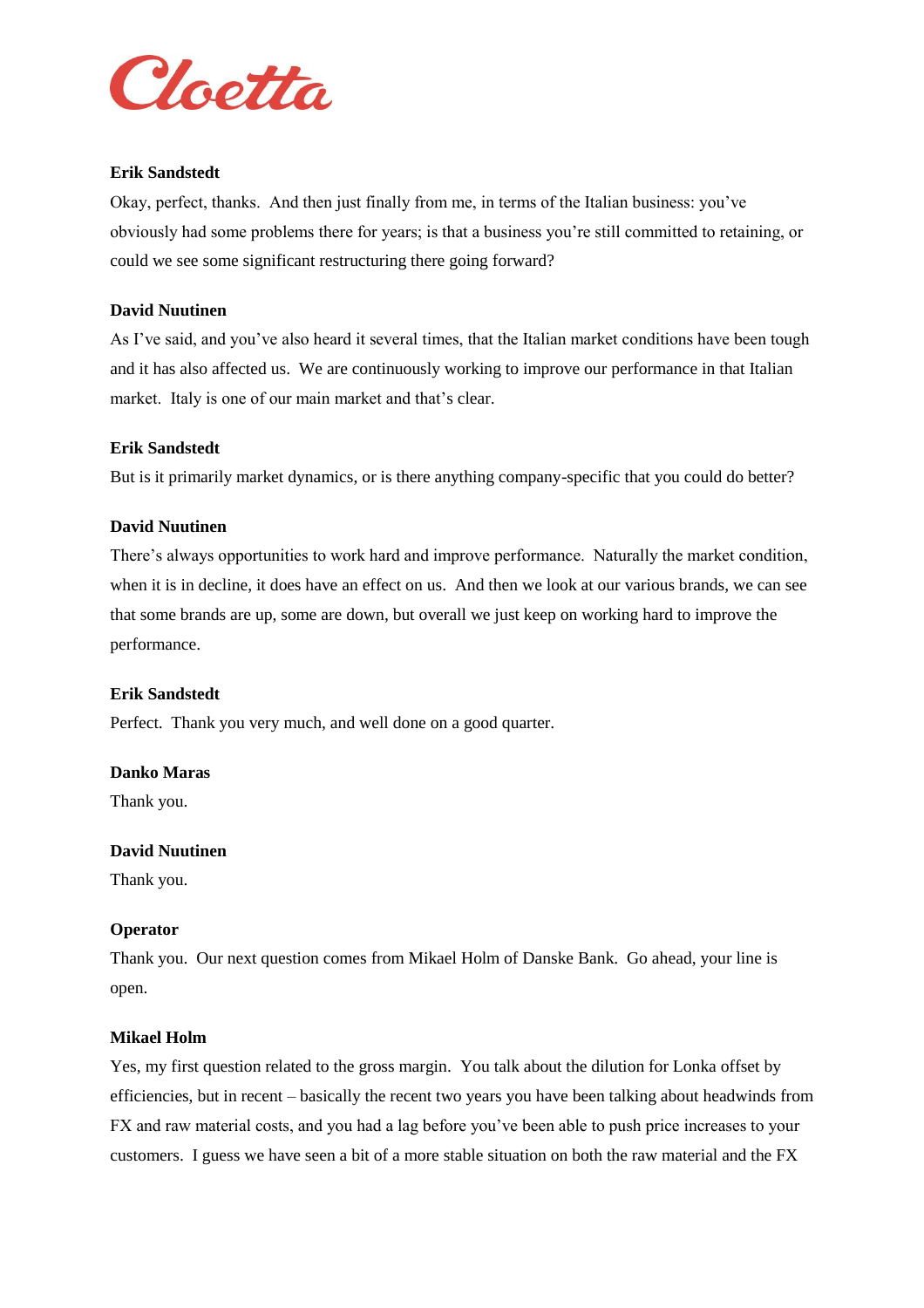

side for some time now: shouldn't we see a positive impact from pricing? Or [inaudible] should we expect that going forward?

#### **Danko Maras**

Hi, Mikael. Yes, on the gross profit: of course, when I talk about supply chain improvement, I incorporate anything that relates to procurement, conversion cost improvement, efficiencies with volume, getting the best out of the coverage and so forth. So it's a combined picture. And clearly we have seen some key raw materials coming down. At the same time, as you are fully aware of, we also had some key raw materials going up significantly, and in the nut segment we were very severely hit by that and tried to do pricing which we did in the fourth quarter, but having an effect on volume. And now you can see world market prices are actually coming down on us, and we are very happy to see that the demand for almonds has gone down significantly because of the high pricing, actually resulting in that there is a reduction of pricing for almonds. So that gives a good prospect for us.

However, also if you ask what is the composition of price and volume on the growth numbers for the quarter or structurally, we have specific areas where we're doing pricing where you have effects on currencies predominately. And that is seen in Sweden and Norway, we have had to do pricing in the most recent period. The same goes for decisions that need to be made on the development in the UK.

So if we look at the blended picture of our company in total – as you know we don't disclose exactly how much is price and how much is volume – it is not a significant component in total going on price, but in some individual markets we are doing price increases to mitigate both FOREX and commodities, as you know.

#### **Mikael Holm**

Okay. And also a follow-up on the Lonka evolution: you said it was roughly 1% in the quarter; is that a fair assumption for the first 12 months that Lonka is included in your numbers?

#### **Danko Maras**

Without making any forward-looking statement, Mikael, but we are gradually improving and working on the restructuring of Lonka, and we have said that we would realise full run rate of the savings in 2017 and it won't come overnight. So – but it will gradually be an effect of it, but I cannot give you an indication of which quarter will have how many basis points. That would be tying ourselves to our own back in doing that.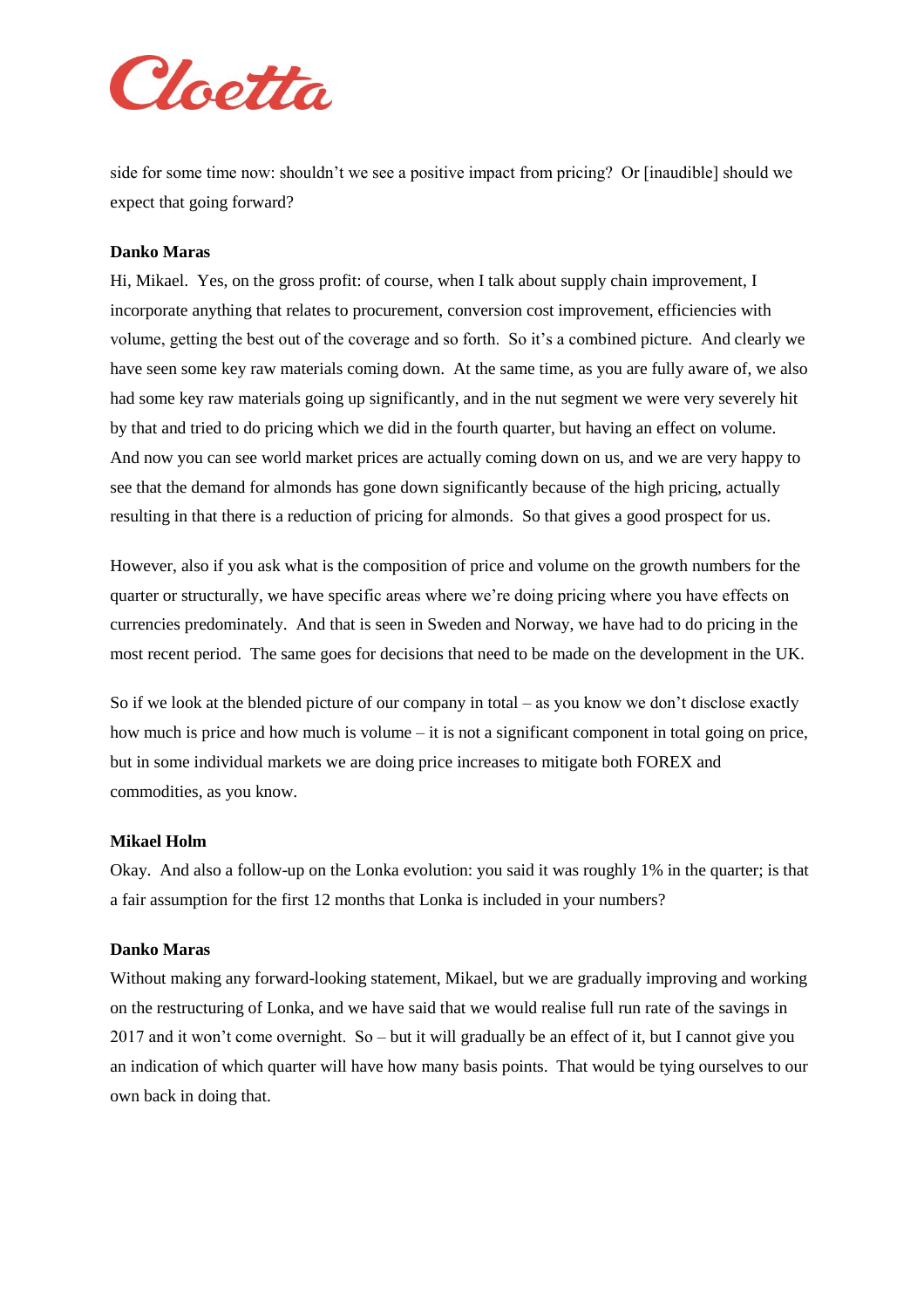

#### **Mikael Holm**

But you don't expect Lonka to be able to reach the kind of gross margins you have on the Group? That's, I mean, even in the long term?

#### **Danko Maras**

In the long term, absolutely. Well, the contribution that we have specifically said is not gross profit, it is the EBIT margin. So we have to look at the combination of integrating the sales forces that we started to do last year, which gives us an SG&A benefit. But then also lion's share of our components lies in the restructuring part of the supply chain, and that will be fully realised. So our commitment to the investor community is to deliver restructuring savings that contribute to the 14% EBIT margin.

#### **Mikael Holm**

Okay, and my final question. I guess you touched upon it earlier, but did you have any impact from Easter being in Q1 this year?

#### **David Nuutinen**

Mikael, David here. Actually, when you look at our sales, whether Easter is in March or it is early April, our deliveries mainly take place in quarter one. Of course then consumer sales, whether it's in March or April, can have the impact on how we view the market development. And naturally with Easter being this year in quarter one, that has also contributed to the positive market development in the quarter.

#### **Mikael Holm**

I was also think of on the cost side in terms of marketing activities.

#### **Danko Maras**

No, that's – I mean, we wouldn't say that we have notable fluctuations in our marketing. It is just quarterly phasing issues in that respect, and I wouldn't highlight those as something exceptional in our case.

#### **Mikael Holm**

Okay, thank you.

#### **Operator**

Thank you. Our next question comes from Fredrik Villard from Carnegie. Go ahead, your line is open.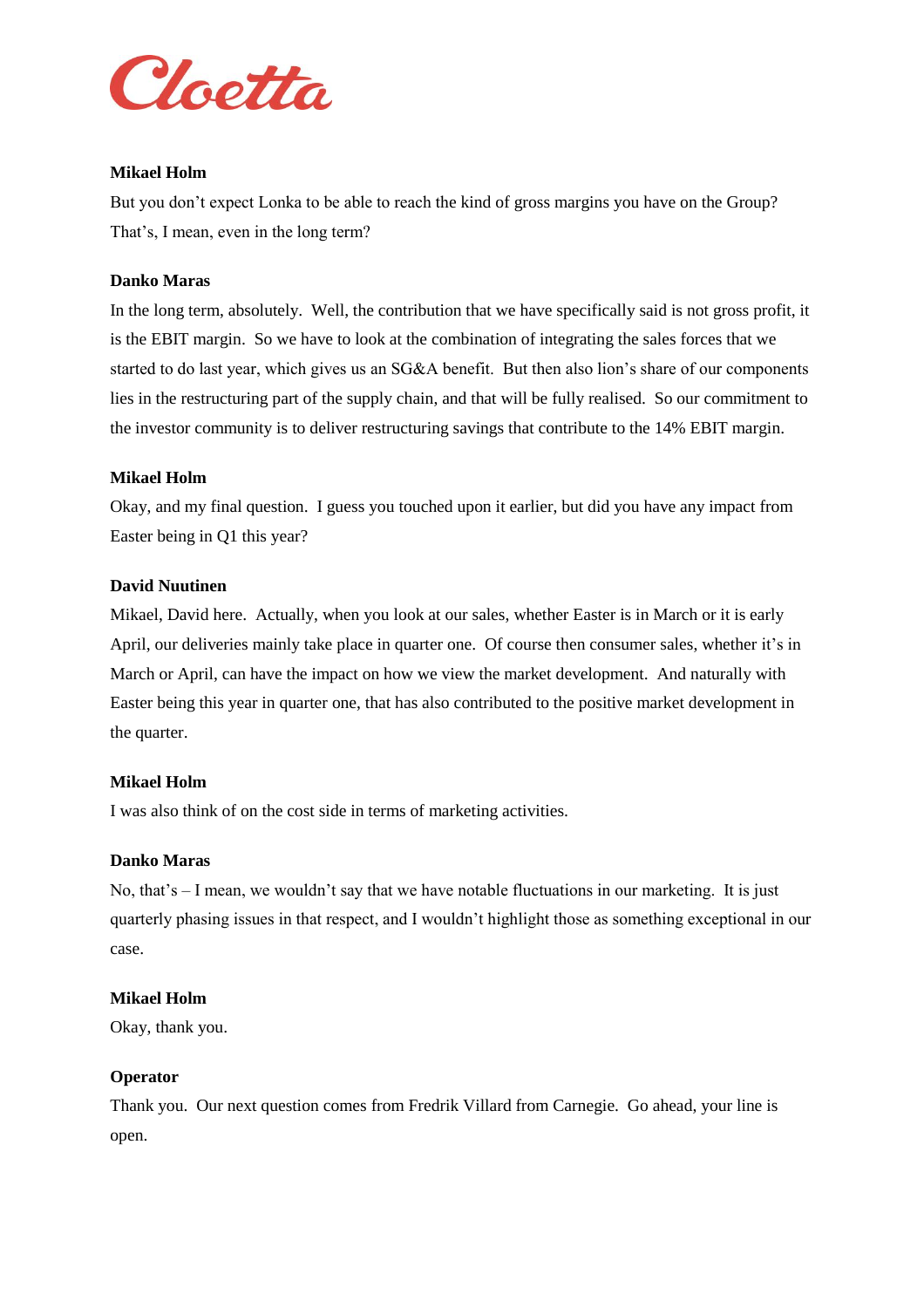

#### **Fredrik Villard**

Thanks, good morning. I've got some follow-up questions on the cash flow, and what are your thoughts on cash allocation? I mean, you're rather quickly coming down towards your target, as you mentioned, even despite adding back to dividends that you paid in Q2 or have been paying now. I mean, what are your thoughts on cash allocation? Even if I run the math here, you're going to have some left over cash if you continue with this cash flow sort of position improvement that you have.

#### **Danko Maras**

Good morning Fredrik, it's Danko here. So on the cash flow generation: the fact that we are coming down to our target level is just very positive news, and now you can actually see that coming through. Please remember that the earn-out needs to be paid as well, which is 25% share that needs to go out as a postponed acquisition price. So we will have cash outflows that will come here in the immediate future that we need to consider and cater for. But as we have said before, we want to make sure that we have the flexibility to do tactical acquisitions in case our board would agree with us, we would go ahead; if we will have surplus cash at the end of the day that we would amortise the debt level, and if there is a desire for a special dividend that would be raised when that is of any interest. But we're not here yet at all: please remember, we are SEK2.6 billion net debt and we need to come down to about 2.5 times. So still there is some room to get to that target level; if we find interesting targets for us on the M&A field, we don't want to have a restriction from a finical flexibility point of view. So that we need to cater for as well.

#### **Fredrik Villard**

Alright, perfect. And touching upon that, I mean speaking in general you've been very active despite the restructuring of the facilities, and now you're doing another restructuring in Dieren in Holland. I mean, prices on M&A generally: are they going up or down or flat in this market? Obviously I know you don't want to comment on specifics, but generally for confectionary companies that we can't sort of monitor the price on, are there – what is the sort of the movement of the market?

#### **Danko Maras**

Well, I would say when we look at it we have seen some ease of the multiples, not a lot; some ease of looking at what the valuations of companies are. But I think there is a correlation on the access to cash or – you know, the cost of borrowing is certainly influencing it. There is a steady stream of interesting opportunities. So there's no lack of opportunities, we just need to find something that we believe fits our Munchy Moments strategy and can yield the right kind of synergies for the Cloetta Group.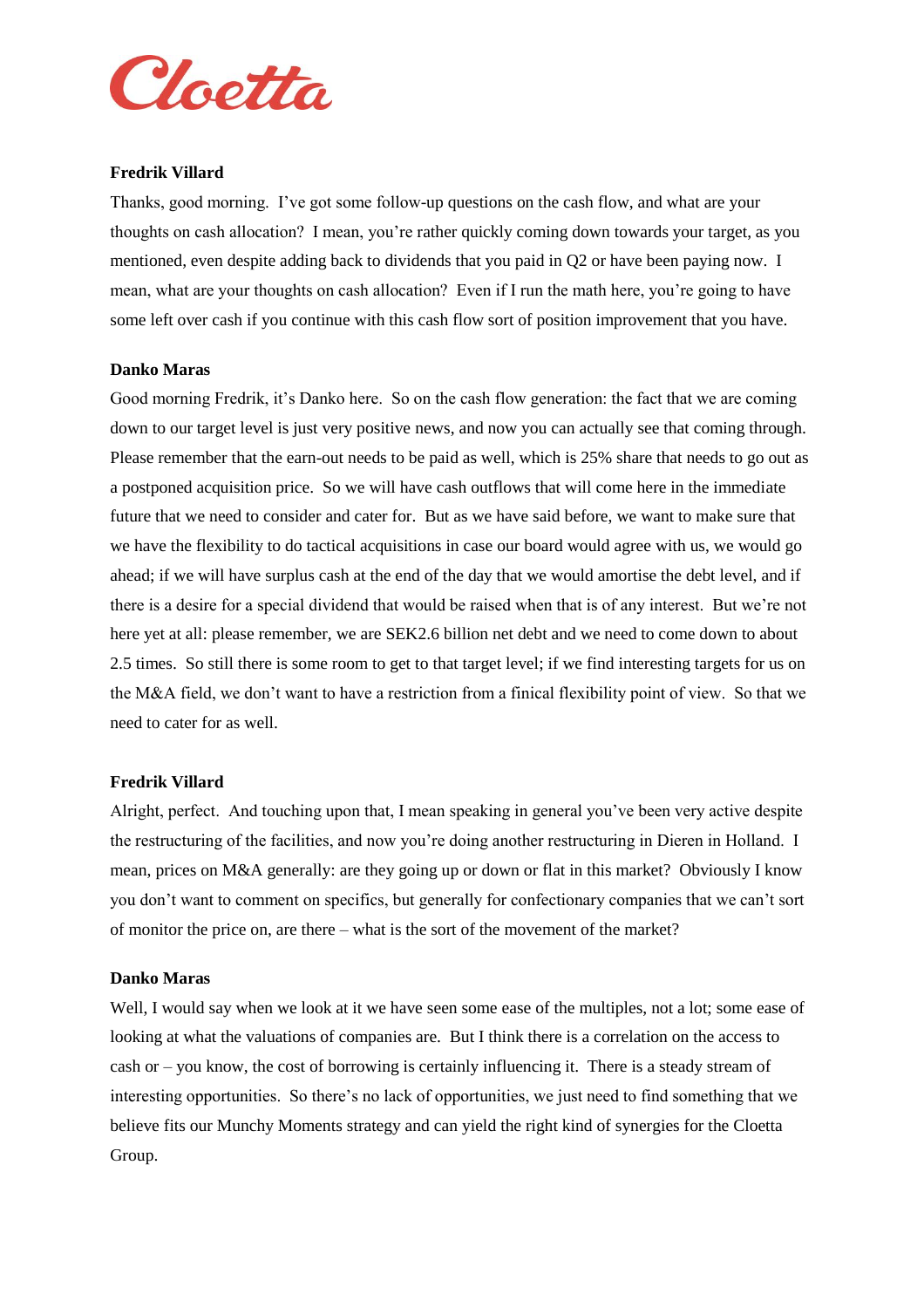

So it become a case-by-case basis. There are family-owned businesses still out there, there are other interesting opportunities, but until we have something more tangible we will look at them with our financial hat on, and then does it make sense from a strategy point of view as well, that it fits the Munchy Moments? That's what I could say.

#### **Fredrik Villard**

Alright. Sorry, final question from me. And Danko, I know you said several times 3% of NSV is CAPEX to sales. I think I've asked this every quarter.

#### **Danko Maras**

Yeah.

**Fredrik Villard** Is it still 3% of NSV you're aiming for in CAPEX?

**Danko Maras**

It's actually 2.5% in the quarter, which –

**Fredrik Villard** That's why I ask.

**Danko Maras** I keep the 3%, you know.

#### **Fredrik Villard**

Okay.

#### **Danko Maras**

Please remember that we're expanding our building in Slovakia, and all of this is timing issues. So let's think about the long-term strategy: 3% of NSV is CAPEX and 10%-plus of NSV is working capital.

#### **Fredrik Villard**

Thanks.

#### **Operator**

Thank you. Our next question comes from Anna Patrice of Berenberg. Go ahead, your line is open.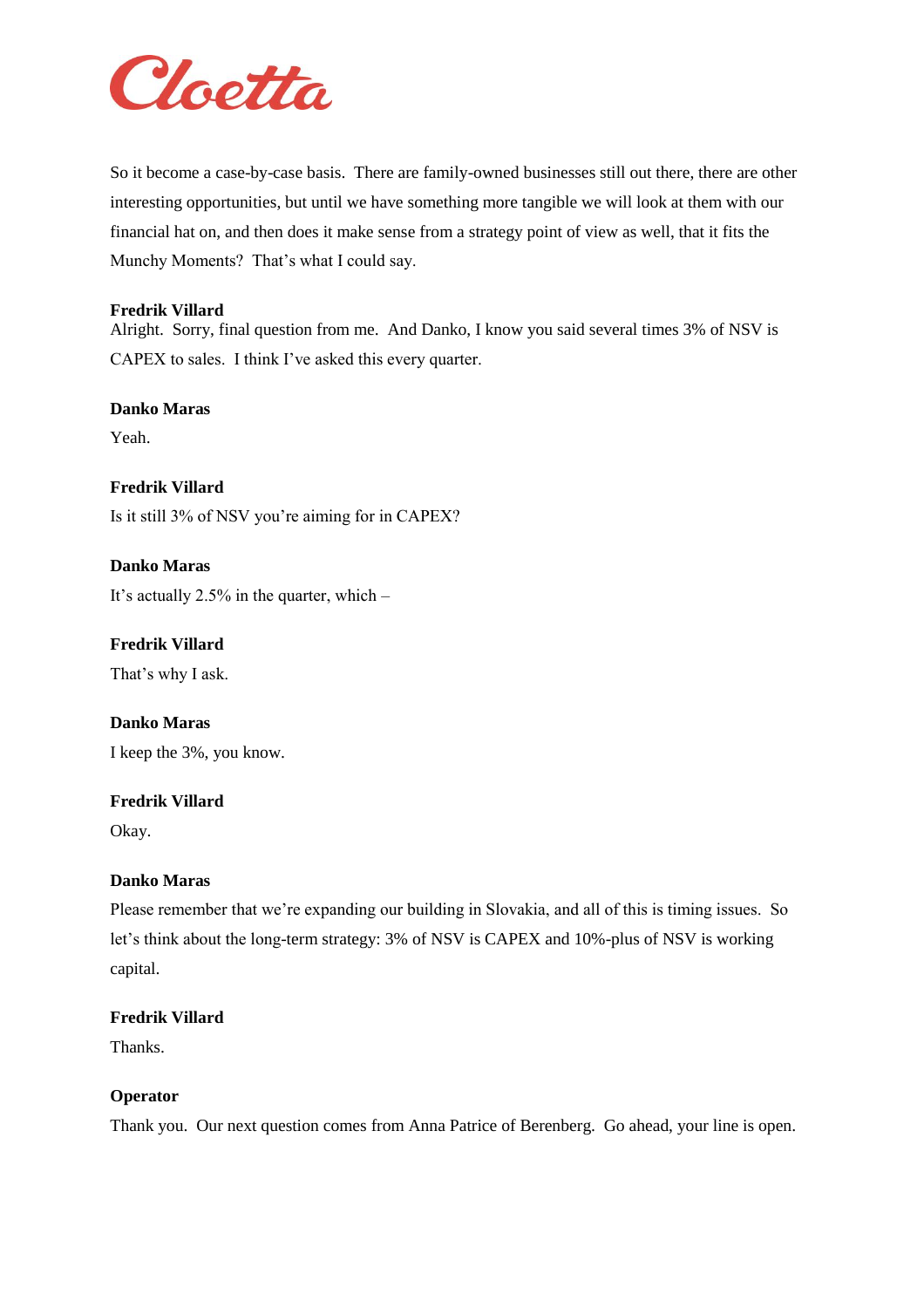

#### **Anna Patrice**

Yes, hello. Thank you for the answers already provided. Couple of questions from my side. Could you please provide more details on the one-offs? So why exactly did you have to – why are the earn-outs extraordinary expenses, what has happened here? What was the exact amount of earn-outs in the in the extraordinary expenses? And what is the full year that you think the one-offs will be? So one-offs, but I don't see how much it will be. And how much in Q1 was due to the Lonka restructuring?

Another question on the organic growth. So it was slightly down in Q1; in Q2 you have easing comps, so can you comment on the current trading, maybe? How the month of April was for you, and what kind of organic growth expect in the first half of the year? So should we expect some acceleration in Q2, and what are the drivers you have expected accelerations for the rest of the year?

And then from the analyst perspective, I think it would be very, very useful if you could provide more details on the way you book the one-offs, because when you look at the [inaudible] levels you will see in the G&A and in the selling expenses etc. in the growth profit, for us it will be very useful to see the underlying development and [inaudible] to see, 'Oh actually, in Q1 last year, they went also in this year, that's why – you know, in this item that's why this year this item was kind of flat or decreasing or something.' So from an analyst point of view, it would be very, very useful, so maybe you could consider it. Thank you.

#### **Danko Maras**

Anna Patrice, it's Danko here. So I will take two of your questions, the first and the last, and then David will take the one in the middle. And if I start with the last one. In the introduction of our company in 2012 we had significant one-off costs, and we had a table that showed exactly what the items related to, because we said that we would spend approximately SEK450 million. Since then, we have converged more and more towards a very strong similarity between our adjusted operating profit and our operating profit. And the announcement of the Lonka acquisition with the subsequent closure of the Dieren factory, we did announce SEK120 million of costs and SEK35 million of savings. But in context, versus the overall big scheme that we had which was very detailed, we have converged so that the difference between the operating profit and the adjusted one is small. We are happy to look at this again if this is a need to go in and actually itemise it. We have no problems doing that should we see that that would actually help you. In our way of looking at it, it's just not really on the same kind of level that it used to be in the past.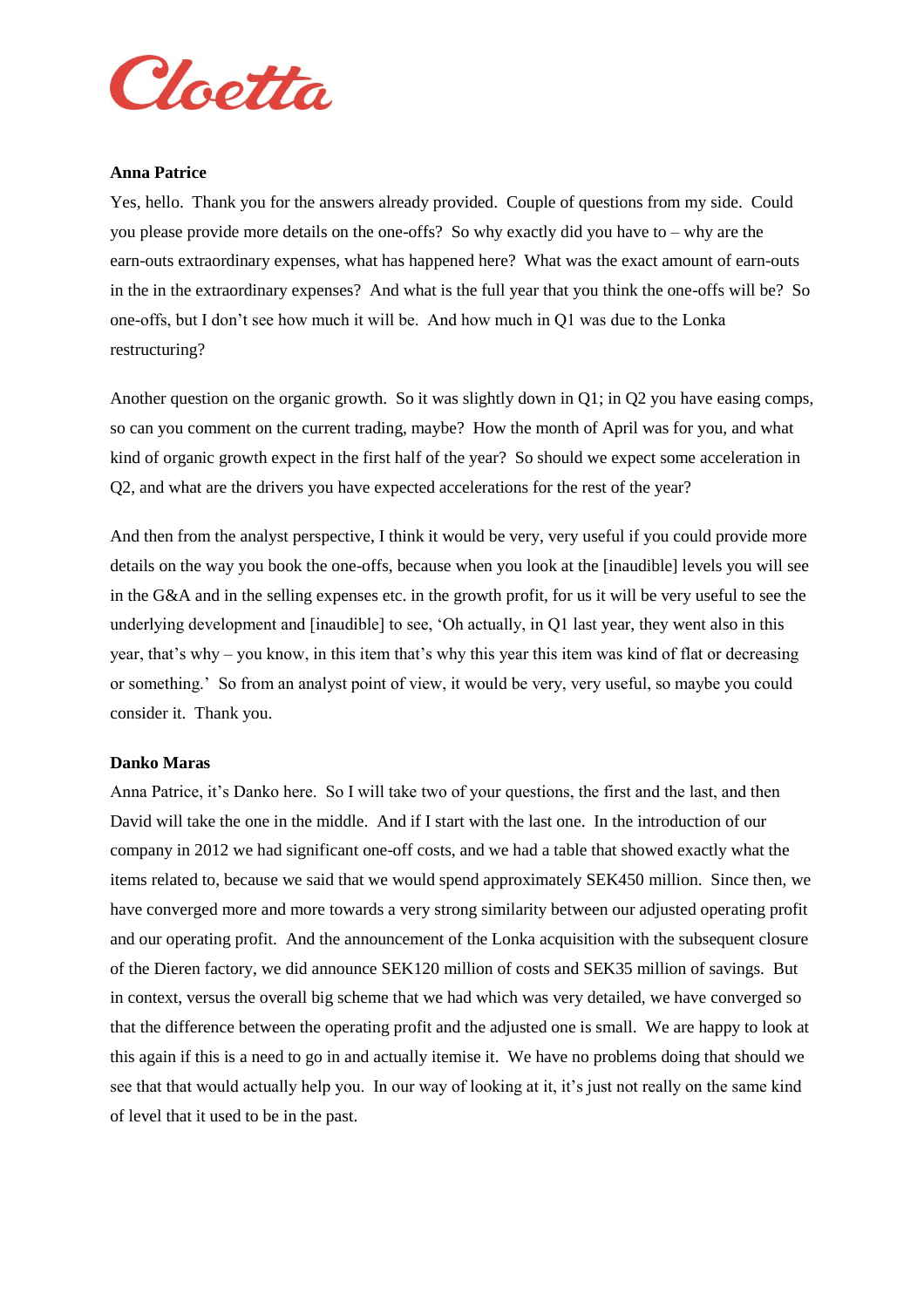

And that brings me to the first question of the earn-out consideration. And with all of these things, when you have a family-owned business, the calculations of earn-out are a negotiation and determination by independent parties so that both parties feel that the calculations are correct. And out of the difference you see in the operating profit adjusted and operating profit, a majority of that is the earn-out adjustment. And that is still not final. So we are in the closing argument and negotiations, and we are doing it in a very good way, but these things do take a little bit of time when you're designing the terminology of what the earn-out should compose of. So, because 85% of our total cost in the quarter relates to the earn-out, we chose not to itemise it. We could say, though, that the impairment that you see in – or that I mentioned on the building that we had in Italy is approximately SEK2 million, and the Dieren restructuring that we also booked was approximately SEK1 million. So the rest is just the earn-out considerations. So we are giving that total to you, and let us come back and have a little discussion internally on how to do the itemisation a bit more, and we'll come back to you on that one.

#### **David Nuutinen**

Okay, and I'll take your third question on the organic growth. As you know, we do not go into any forward-looking statements on specific quarters, but on the organic growth I will just reiterate my statement that we see no change in our target setting of achieving organic growth at least in line with market development; that has historically been around – between 1–2%, and then we look at that on a full year level.

#### **Anna Patrice**

Okay, but then what makes you so confident that you can accelerate your organic development for the rest of the year?

#### **David Nuutinen**

 $We - of course, we understand where the decline came from in Q1, and we do believe and strongly$ have confidence in our activities going forward, and we will stick to that target setting.

#### **Anna Patrice**

And what was the current trading? So what is the current – kind of like, what was the few weeks in April? How are the few weeks in April developing?

#### **David Nuutinen**

Anna Patrice, as you know, we refrain from making any sort of forward-looking statements on current trading.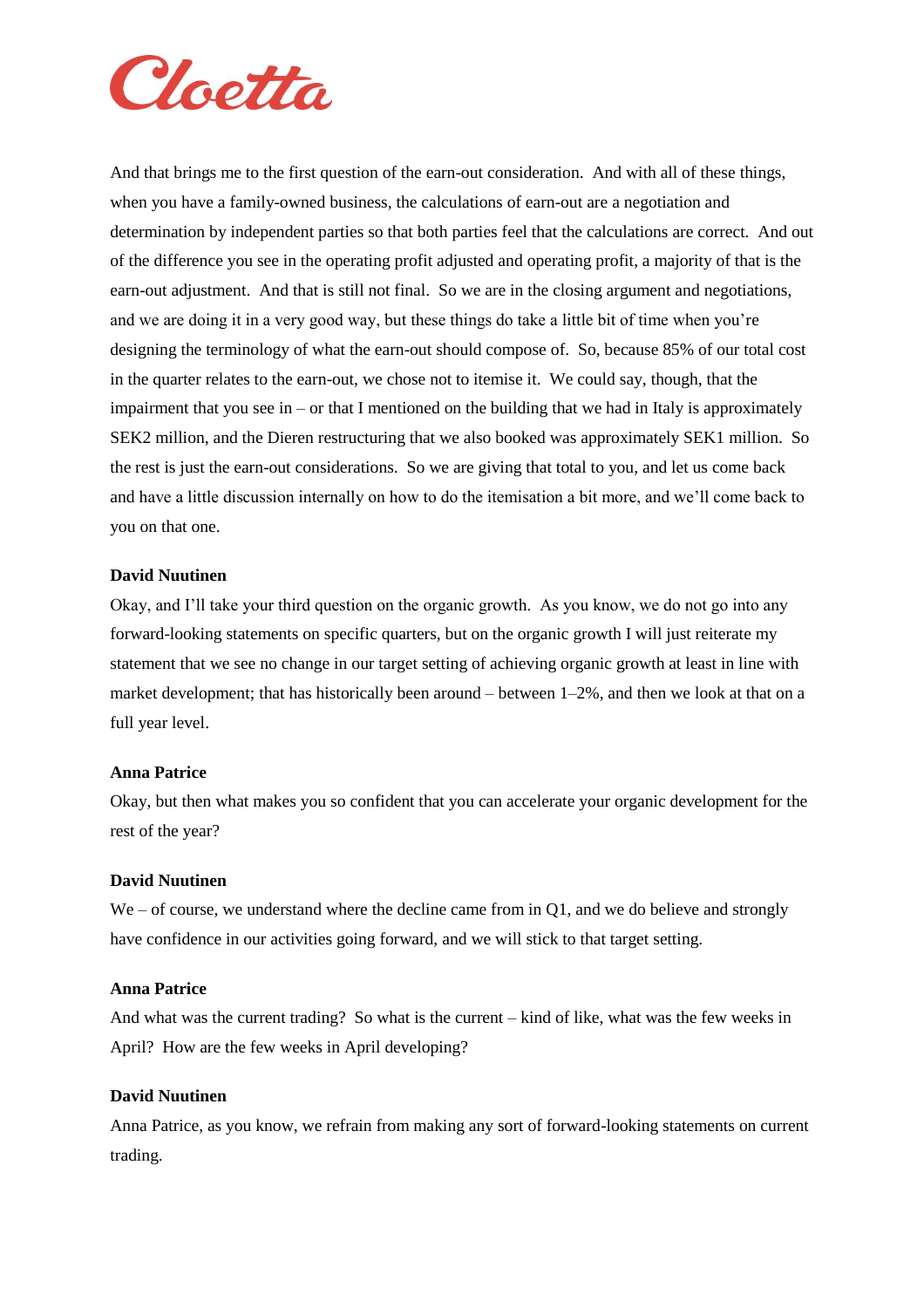

#### **Anna Patrice**

Okay, understood. And – sorry, and for the one-offs for the full year, what is the total expected amount?

#### **Danko Maras**

The composition of the one-offs we said would be SEK120 million in total for the factory closure in Dieren, and SEK35 million is the full run-rate savings that we will start seeing coming through in 2017. We have taken some charges in Q4, about SEK16 million of that. And the earn-out adjustment is – I want to be a bit careful, but we do not see any material movements in our income statement: with a safe harbour statement that there might be some slight changes, but not material, so the only part remaining will be the announced restructuring that we have done for Dieren, of which approximately 50% of the remaining SEK100 million will come through.

#### **Anna Patrice**

Okay. And when there was a conference call with the full-year results, have you already expected it will be one-offs for the earn-out?

#### **Danko Maras**

Yeah, I mean, as it works, you make provisions for these earn-outs. And when we did the full-year results and disclosed it, it was based on a computation that we had as we'd seen it. And then of course we go in and we finalise it. And this is a negotiation which is still ongoing. So we are in an amicable way resolving the earn-out consideration, but perhaps we should look at it in a different way. We are very, very happy in Cloetta because it is an earn-out that is a result of a very successful acquisition. So on both parties we are extremely pleased with the acquisition per se, and the contribution to both top line and bottom line for the acquisitions that we've done in this specific case.

So paying a high earn-out for us is great news because we get a large share of that profit contribution. The point is just that you need to finalise that and that is taking a little bit of time for us, and that is why we have also booked the final cost in Q1.

#### **Anna Patrice**

Sorry, I probably missed this part but, which company this earn-out is linked to, and when are you going to pay the earn-out? What will be the exact amount that you are going to pay this year?

#### **Danko Maras**

You are very detailed in your questions and I appreciate that. And I will tell you, it's the Jelly Bean Factory. And when I am going to pay it I cannot tell you, because we are still negotiating, but in the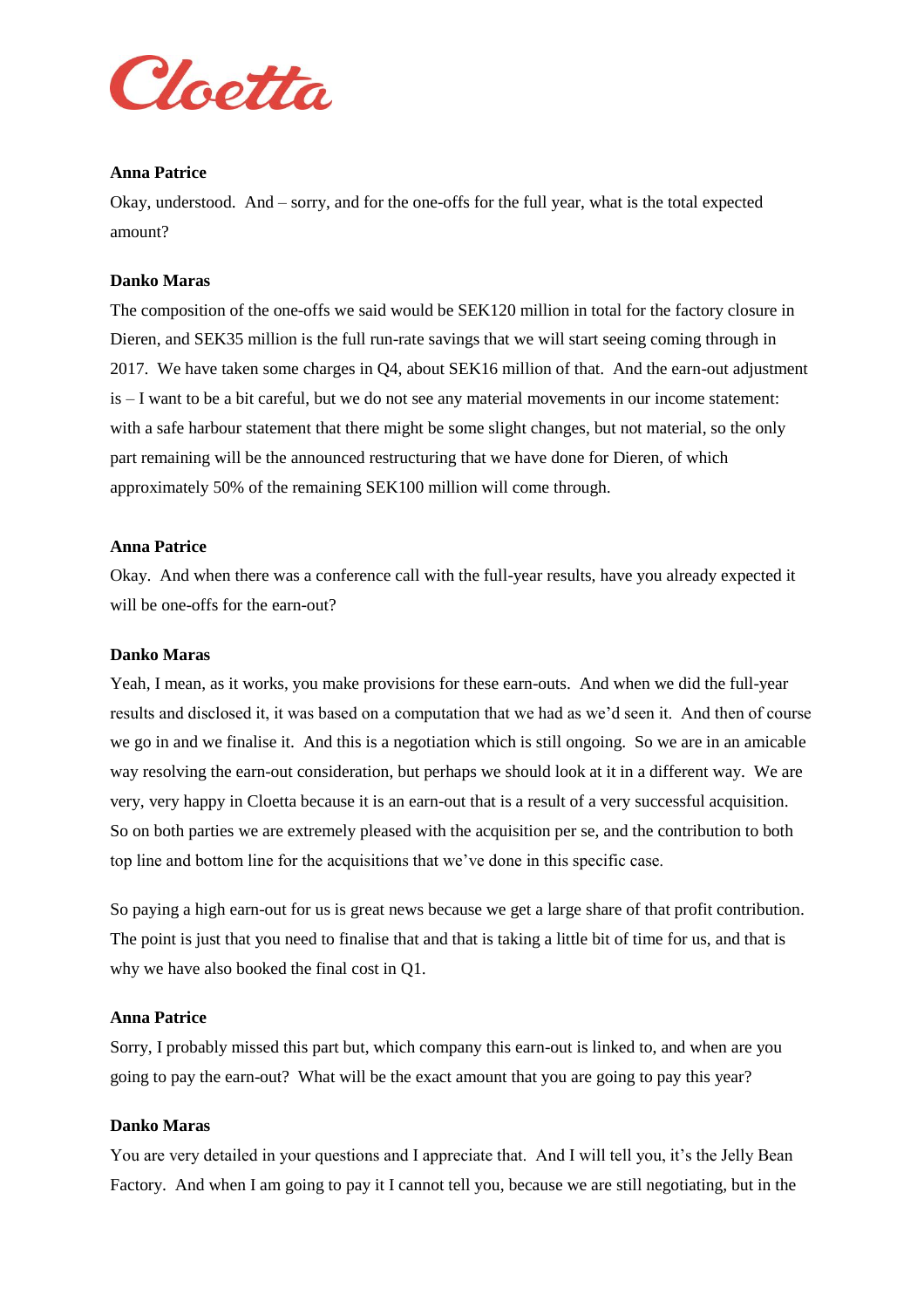

next coming months there is an actually pay-out that would come as soon as we have finalised it. The residual items that we are negotiating, I would appreciate not to disclose that now because we are in a bilateral discussion with the seller.

#### **Anna Patrice**

Okay, understood. But basically it was valid you will pay something this year, and then this additional amount that you have is a one-off that you put through the P&L now to be paid out at some point also this year.

#### **Danko Maras**

Yeah. So there is a measuring period until  $31<sup>st</sup>$  December 2015, and then you do your calculations on the earn-out. The actually cash-out for us has not been paid yet because we are still finalising the negotiations, but it will happen in the next coming period. I think I will stop there on this specific item.

#### **Anna Patrice**

Okay. So before all those negotiations, I expected roughly SEK50 million earn-out to be paid this year – sorry, next in 2017, and roughly SEK75 million to be paid this year before all those negotiations. Is that pretty much in line with your expectations? Again, as I said, before all those adjustments for the earn-outs.

#### **Danko Maras**

We will fully disclose that when we are done with the negotiation. You will get access to it. It's a little bit more than that, but that's all I can say for now.

#### **Anna Patrice**

Okay. Okay, understood. Thank you.

#### **Operator**

Thank you. I remind you, if you wish to ask a question, you'll need to dial 01 on your telephone keypad.

There are no further questions at this time. Please go ahead, speakers.

#### **Jacob Broberg**

Okay, thank you very much for listening and asking questions. Speak to you next time, and have a good day. Thank you and goodbye.